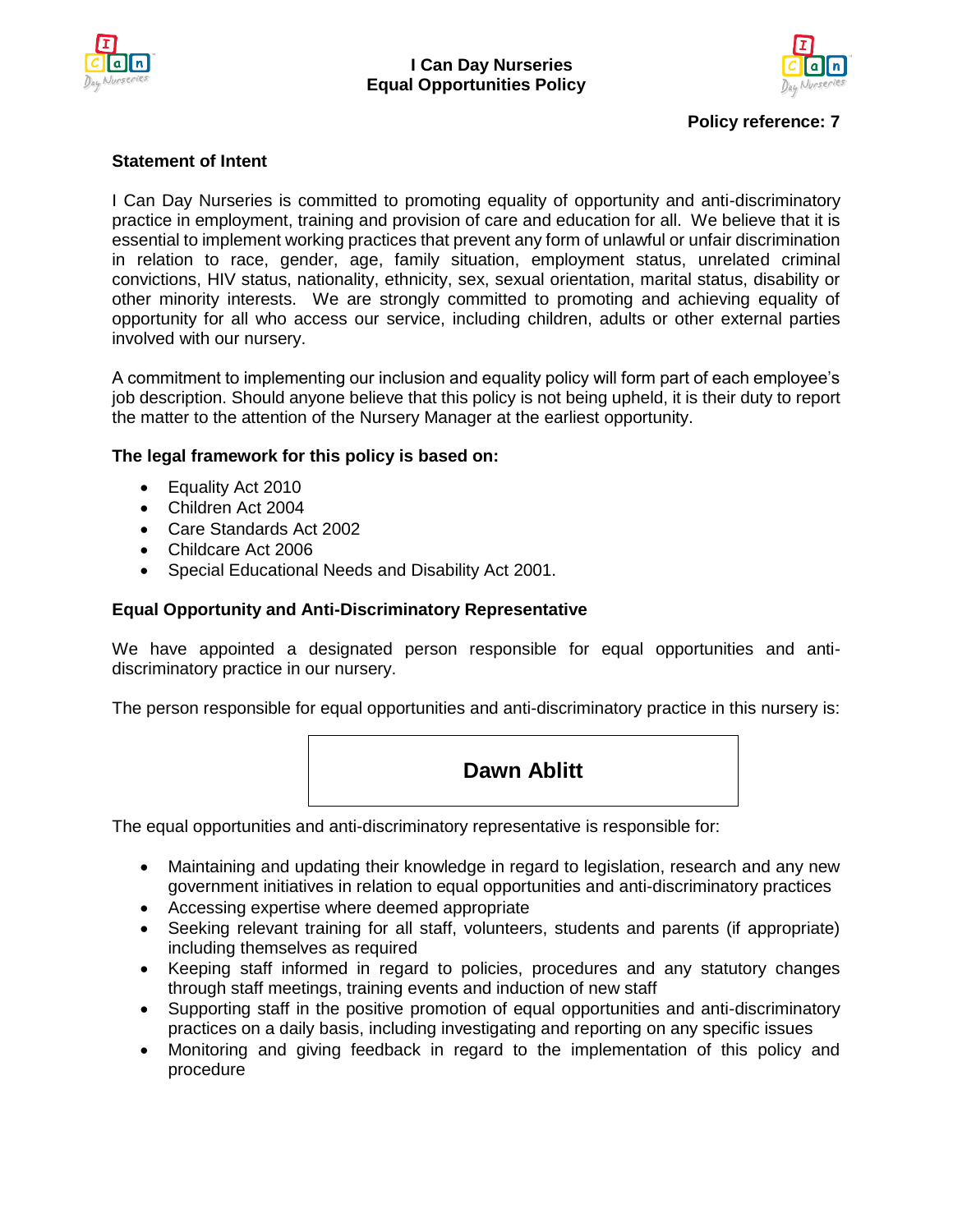



## **The nursery and staff are committed to:**

- Recruiting, selecting, training and promoting individuals on the basis of occupational skills requirements. In this respect, the nursery will ensure that no job applicant or employee will receive less favourable treatment on the grounds of age, sex, gender reassignment, disability, marriage or civil partnership, race, religion or belief, sexual orientation and pregnancy or maternity which cannot be justified as being necessary for the safe and effective performance of their work or training
- Providing a childcare place, wherever possible, for children who may have learning difficulties and/or disabilities or are deemed disadvantaged according to their individual circumstances, and the nursery's ability to provide the necessary standard of care
- Striving to promote equal access to services and projects by taking practical steps, (wherever possible and reasonable) such as ensuring access to people with additional needs and by producing materials in relevant languages and media for all children and their families
- Providing a secure environment in which all our children can flourish and all contributions are valued
- Including and valuing the contribution of all families to our understanding of equality, inclusion and diversity
- Providing positive non-stereotypical information
- Continually improving our knowledge and understanding of issues of equality, inclusion and diversity
- Regularly reviewing, monitoring and evaluating the effectiveness of inclusive practices to ensure they promote and value diversity and difference and that the policy is effective and practices are non-discriminatory
- Making inclusion a thread, which runs through the entirety of the nursery, for example, by encouraging positive role models through the use of toys, imaginary play and activities, promoting non-stereotypical images and language and challenging all discriminatory behaviour

# **Admissions/service provision**

The nursery is accessible to all children and families in the local community and further afield through a comprehensive and inclusive admissions policy.

The nursery will strive to ensure that all services and projects are accessible and relevant to all groups and individuals in the community within targeted age groups.

# **Recruitment**

All members of the selection group will be committed to the inclusive practice set out in this policy and will have received appropriate training in this regard.

- Application forms will be sent out along with a copy of the equal opportunities monitoring form. Application forms will not include questions that potentially discriminate against the grounds specified in the statement of intent.
- At interview, no questions will be posed which potentially discriminate against the grounds specified in the statement of intent. All candidates will be asked the same questions, and members of the selection group will not introduce nor use any personal knowledge of candidates acquired outside the selection process. Candidates will be given the opportunity to receive feedback on the reasons why they were not successful.